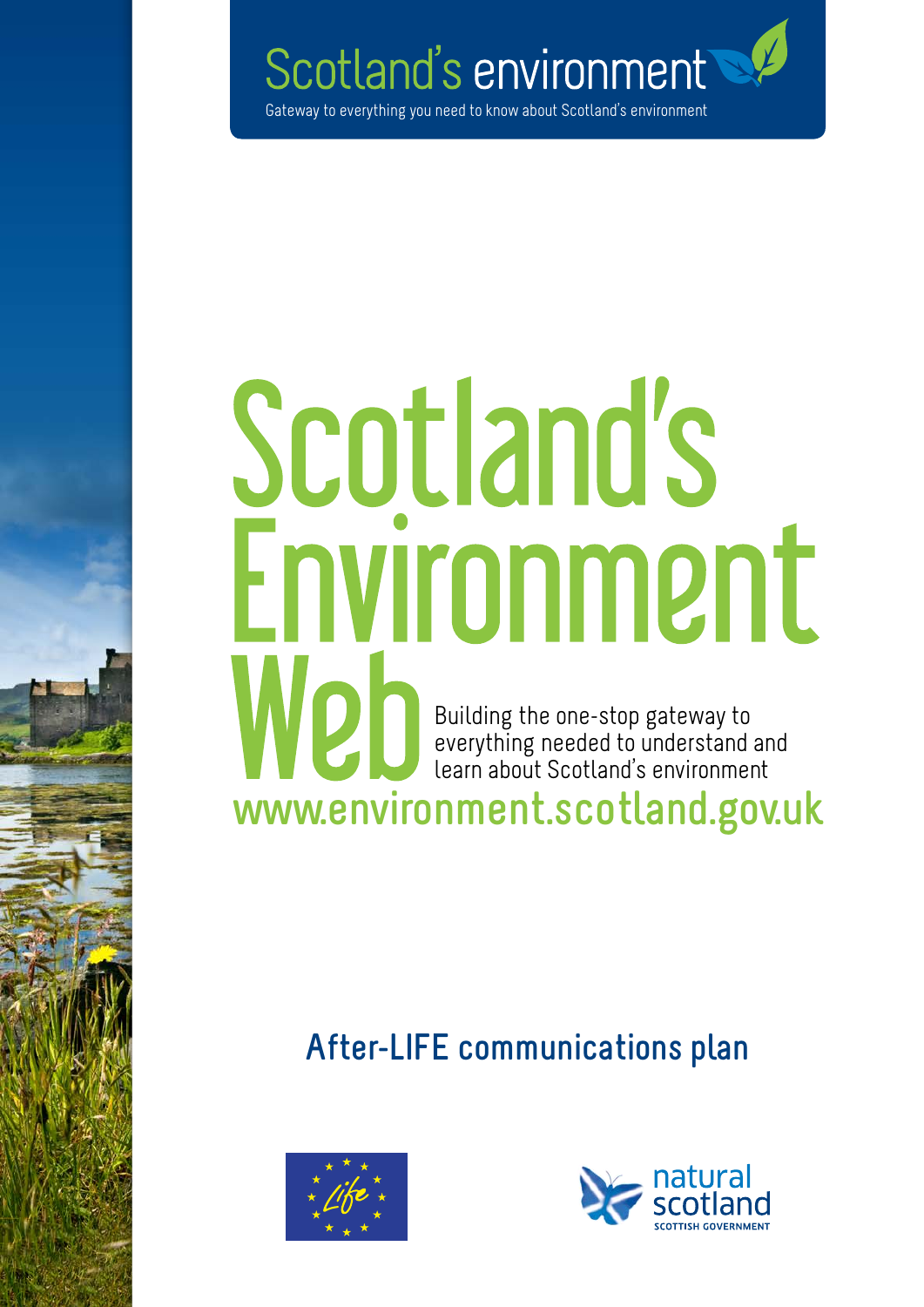### Project description

Scotland's Environment Web is an innovative partnership between Scotland's leading organisations working to protect and improve the environment. Using a range of innovative tools, it supports the work of its partners to make information and data on Scotland's environment more easily available and accessible.

Scotland's Environment Web has four main objectives.

 $\overline{a}$ 

**Work in partnership with others, to create a data sharing website that is recognised 1. as a credible source of information about Scotland's environment.**



**Adopt best practice to expand and share information about Scotland's 2. environment with the rest of Scotland, UK and Europe.**

rni **To better understand the impact of changes to our environment to influence policy, focus attention and 3. resources on dealing with the most serious problems - and do what's needed to protect our environment.**

L

i

To educate and inform people so that more take an interest and active role in discovering,<br>protecting and understanding the environment around them.

### Our partners



## Project achievements

Scotland's Environment Web has become recognised throughout the public sector as a best practice example of partnership working within the digital strategy/open data strategic frameworks being driven by Scottish Government. As a result, there is potential for it to become the digital hub for the Scottish environment sector.

Specifically the project has demonstrated:

- how engaging with the public can change behaviour and practices;
- $\bullet\;$  how online tools can make information and data more accessible and more widely used to inform decisions; ٔ
- the value of providing a centralised gateway to trusted and authoritative sources of information in an increasingly cluttered landscape of web information;
- the benefits that come from agencies pooling resources and working together.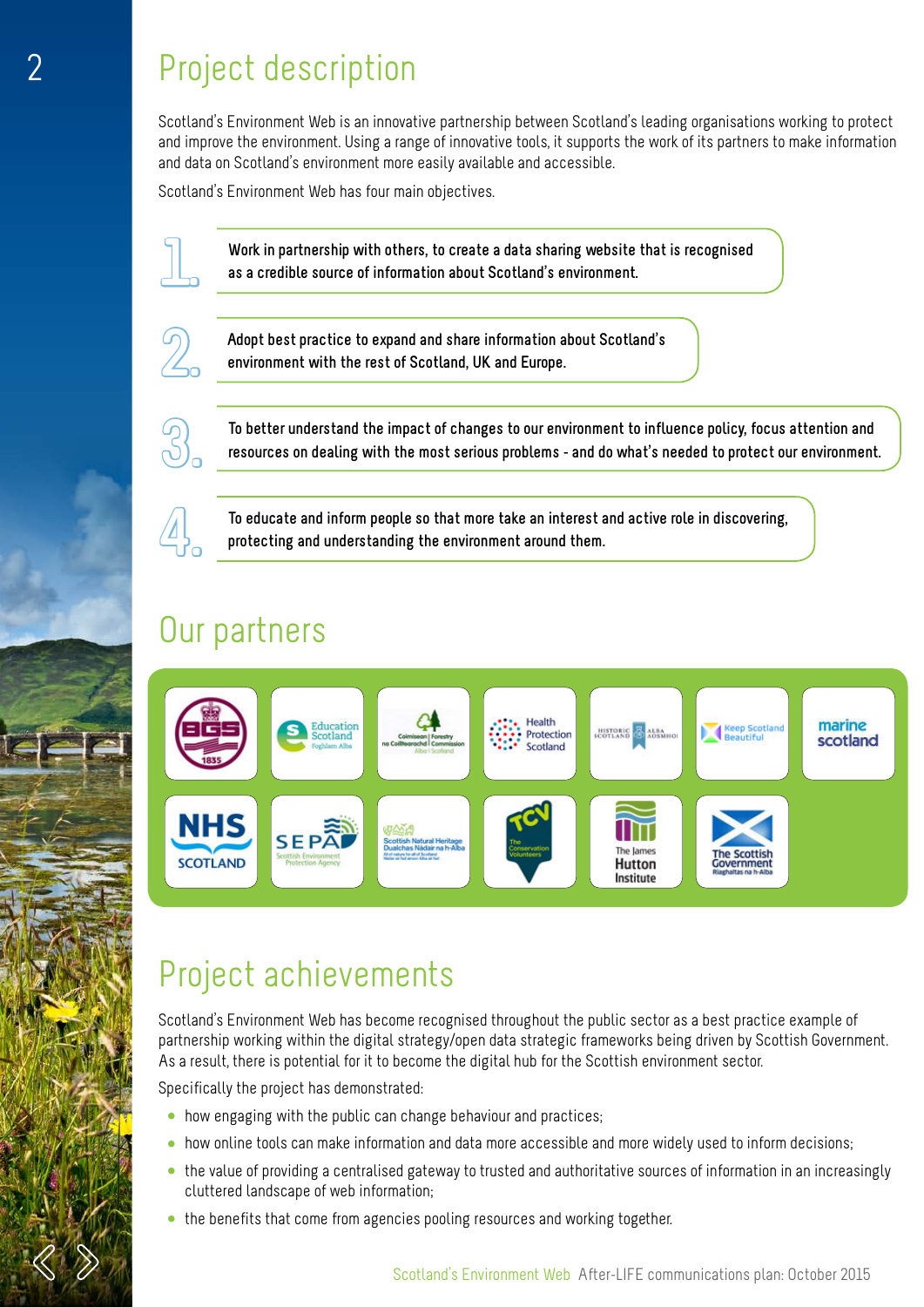**Supporting policy and legislation**<br>The work eshieved through Sectlend's Environment Web supports the **30 April 2016** Air quality and health The work achieved through Scotland's Environment Web supports the Scottish Government's policy for public sector organisations to make data and information more open for reuse and sharing, and supports the European Commission's ambitions for sharing public and spatial information (INSPIRE Directive).

The Scottish Environment Protection Agency (SEPA) is Scotland's principal environmental regulator, protecting and improving Scotland's environment. It is also the lead agency managing Scotland's Environment Web on behalf of partners consisting of key environmental organisations.

Scotland's Environment Web helps SEPA and its partners deliver on Scotland's environmental policy and legislative charter - making sure that the environment and human health are protected, Scotland's natural resources and services are used as sustainably as possible, and contribute to sustainable economic growth.

Through Scotland's Environment Web, SEPA is continuing to work in partnership with other agencies, organisations and policy makers, to increase environmental understanding and build consensus on environmental priorities and issues.

#### **Value & transferability**

The website is much more than a rich source of information. Through collective expertise and best practice, the partners have worked with SEPA to develop innovative tools that brings Scotland's environment to life for visitors to the site.

**Deaths in** Scotland each yea

Ecoftack

It has allowed the partners to learn from each other, and share knowledge, expertise and resources.

Put simply, it has revolutionised the way people access and work with environmental data. Scotland's Environment Web has attracted a new audience who are hungry to learn about their environment and are eager to make a difference.

- By working with teachers and visiting schools, Scotland's young people are more aware of their environment and are urged to think about how they can protect and improve it.
- People can now easily find out what's going on in their local area and they're supported to get involved.
- More people are recording and monitoring what's happening in their local area and reporting their findings. This gives a better overall picture of trends and highlights new and increasing risks.

#### **Technology innovations**

**Open data:** Scotland's Environment Web does not publish any of its own data. Instead, it harvests data from a range of different sources and organisations, making it open data. Some of this data is linked, which makes reporting to the European Union much easier and quicker. The project has been cited in the Scottish Government Open Data Strategy as a best practice case example of providing access to open data.

**Data visualisation tools:** Tools on Scotland's Environment Web give people access to detailed analysis about Scotland's environment in a highly visual way, making it easier to interpret and understand a wide range of published complex scientific data in interactive maps, graphs and charts. The tools search a range of different published data sets from the Scotland's Environment Web partners, ensuring users have confidence that they are using trusted and up-to-date published information.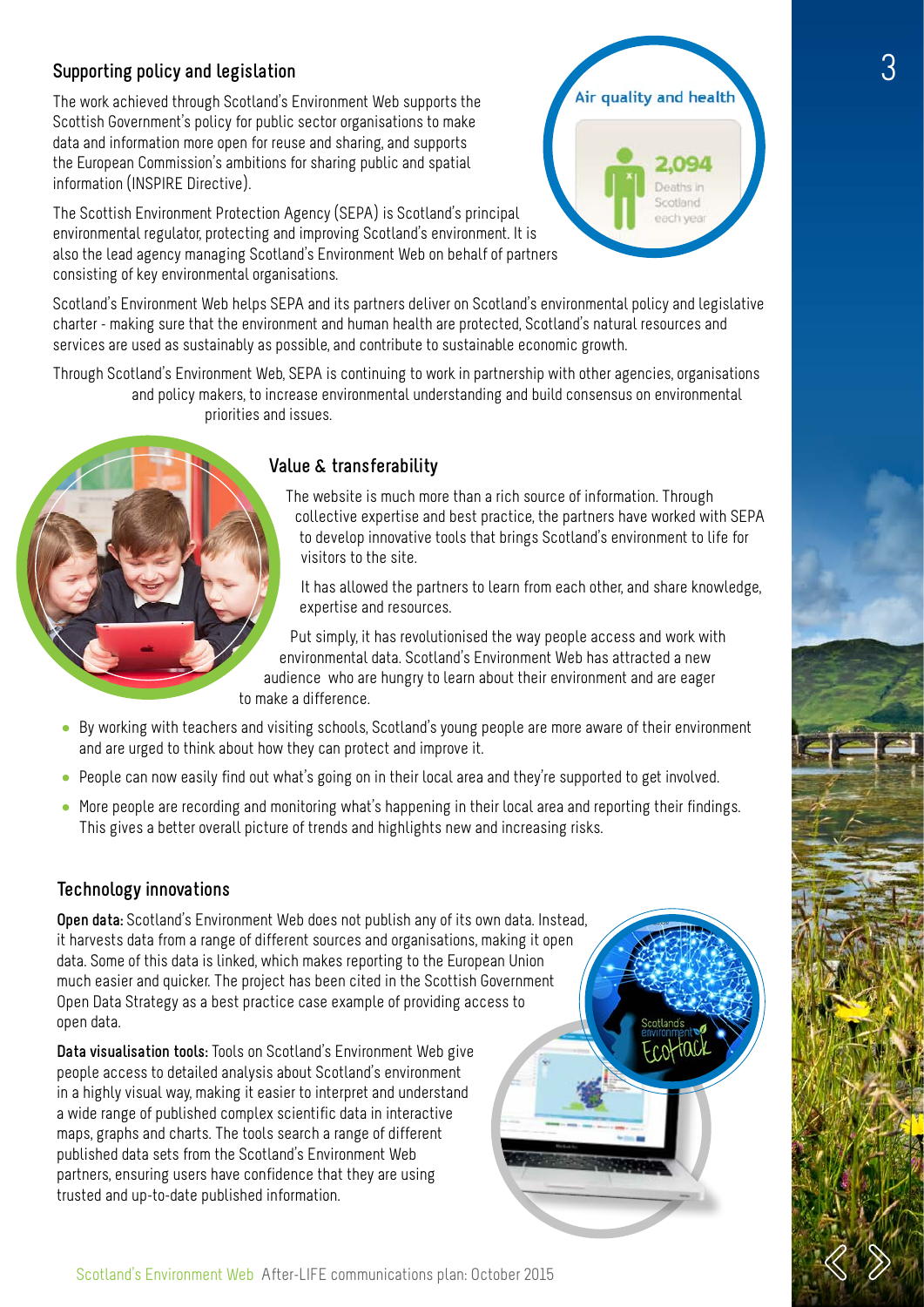### Communications strategy

### **Target groups**

#### **Interested members of the public/generalist professional**

Partners and informed/interested public: users searching for information and data from a range of sources to give them a broad overview of the environment. They are often looking for a more localised view that relates to their own community or area of business interest.









**Education**

**U**sers are teachers, education practitioners, students, and learners that are looking for tools, resources, information and data that support classroom based teaching and outdoor learning projects. They will be looking for information that reflects/links to the Curriculum for Excellence and



#### **Environmental/Technical Specialist**

Users in this group (including those within SEPA, the other partners and wider environmental bodies with an interest in environmental policy, evidence-based policy making and applied research) are likely to require more indepth data interactions, mapping, analysis, and research needs. Some of the more technical and specialist information will not be on Scotland's Environment website but, through an interconnected family of supporting partner and daughter websites, users will be quickly directed to information and data they need.

### **Past and present activity**

An integrated approach to communications activities has been delivered over the course of the LIFE+ project, involving targeted publications, face-to-face events and conferences, social media, and distribution of newsletters to a database of stakeholders. The project has worked closely with communications officers in partner organisations to deliver clear and co-ordinated key messages, and to extend the reach and influence of Scotland's Environment Web through shared communications networks.

Activities have included the following:

- Communications toolkit for partners **••** Press releases
- SEPA View and articles featured in other publications **•** Digital brochures
- 
- 
- Presentations at conferences and events
- 
- 
- Project newsletters **•** Project briefing notes
- Videos and podcasts **•** User journey videos

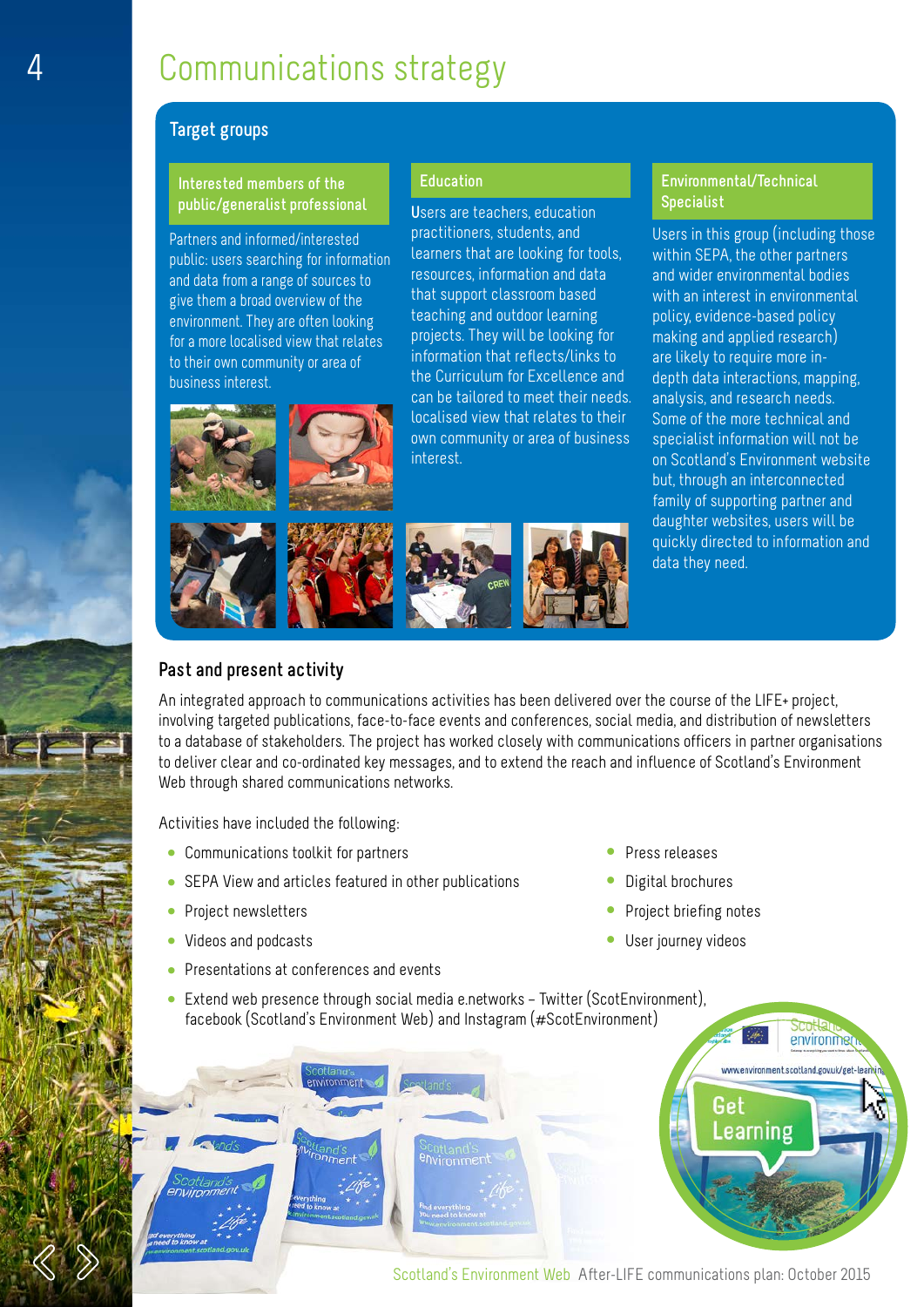- 5 Project Web pages **[http://www.environment.scotland.gov.uk/about-us/](http://www.environment.scotland.gov.uk/about-us/lifeplus-project/) [lifeplus-project/](http://www.environment.scotland.gov.uk/about-us/lifeplus-project/)**
- Noticeboards displayed at offices of SEPA and key partners
- SEWeb promotional material pop up standards and other event merchandise
- SEWeb partnership conference September 2011
- **[International conference](http://www.environment.scotland.gov.uk/international-event/)**  13 March 2015
- **[Hackathon event](http://www.environment.scotland.gov.uk/ecohack-update/)**  30 & 31 May 2015

Further information can be found under '**[Communications Material](http://www.environment.scotland.gov.uk/about-us/lifeplus-project/lifeplus-publications/)**' on the Scotland's Environment website.

#### **Future activity**

The continued success and future development of Scotland's Environment Web is largely dependent on maintaining existing, and attracting new, users to the website. Continuing to work closely with partners, the After-LIFE Communications plan aims to:

Promote Scotland's Environment Web and partnership to those targeted audiences who have an identified interest and use case, establishing the web site as the clearly identifiable and recognisable first place to visit when searching for environmental information and data in Scotland.

This will be achieved through the following objectives:

- Grow the role and remit of the Scotland's Environment Web Partnership Communications Group, continuing to work collaboratively, share key messages and promotional content, and extend the reach and influence of digital marketing and promotional activities through an integrated communications network.
- Develop a forward programme of communications themes against which website product marketing and partner promotions can be tailored. This programme will be regularly reviewed and updated according to news, events and shared communications opportunities.
- Ensure Scotland's Environment website and products are referenced in all relevant SEPA and partner media/ digital communications on related topics, all partner websites include appropriate web links and referrals, and that staff in all organisations are aware of and have access to the tools to champion the use of Scotland's Environment Web.
- Gather improved website user metrics and engage with users to ensure website structure design, products and key messages are appropriately targeted and inform future developments.
- Evaluate After-LIFE communications plan activities against website performance metrics to identify and further implement the most effective tactics.





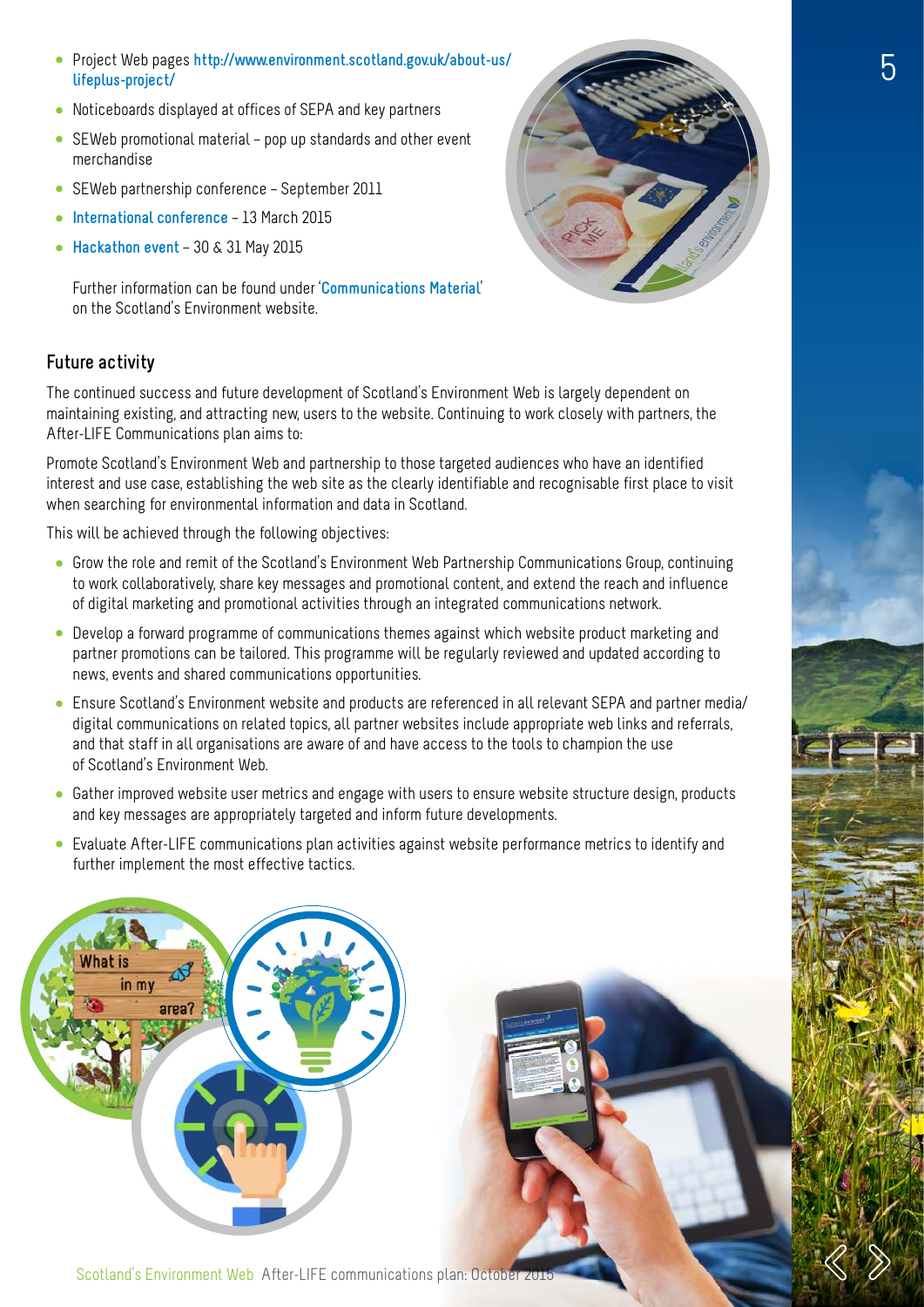### **Delivering objectives**

This After-LIFE Communications plan is supported by a more detailed and regularly reviewed communications schedule that is owned and delivered by Scotland's Environment Web partner organisations – via the communications group.

The Partnership Communications Group works together to:

**•** bring together the lead contacts for communications across partners to provide oversight and guidance, establish links to communications activities, and champion Scotland's Environment Web to their respective colleagues;

- **•** agree key messages to ensure consistent communication across the partnership;
- develop engaging communications content that can be shared, tailored, and adjusted to the appropriate use;
- contribute to a digital newsletter and online blog to drive new users to the website;
- support dynamic responses to online conversations via established e.networking groups;
- identify and nurture champions across the Scotland's Environment Web partnership who can contribute to online content (including blogs, videos, feature articles), speak at meetings and presentations, garner interest and raise awareness of Scotland's Environment Web within their peer groups and stakeholders they work with on a regular basis;
- evaluate communications activities and share experiences and learning to optimise the impact across the partnership (examples of some of the evaluation methods that will be undertaken are shown in **[Annex 1](#page-6-0)**).

Examples of After-LIFE project communications activities that have recently taken place include:



- Promotion of the launch of a new section to the website, Get Learning, at the end of August 2015. This included articles in **[SEPA View](http://www.sepaview.com/2015/09/get-learning-solving-the-data-problem-for-teachers/)** and other publications, presentations to well over 200 teachers, distribution of leaflets at events, a letter to every school in Scotland, and shared social media promotion between Scotland's Environment Web, Education Scotland and other partner communications channels. Since it was launched, this new section is already accounting for 15% of the total website page views with nearly 4000 visits in September.
- The Learning about air quality teaching package for schools was launched in September 2015 at the Scottish Learning Festival. At the launch a presentation and demonstration of the package was given by staff from SEPA and Education Scotland and pupils from several of the schools that piloted the project earlier in the year. The launch was accompanied by a SEPA View article, media release and social media.

**•** Promotion of Our Environment Competition. The winners of the 2015 competition were announced during an event for participating schools held at the Scottish Parliament on 24 September (**[SEPA View article](scotlands-young-people-awarded-for-great-eco-ideas)**, press release, videos and social media). The launch of the 2016 competition also took place in September (**[video](OCBDr0xviko)**, social media, leaflets, letters to every school in Scotland).

The gateway to everything Scotland's environment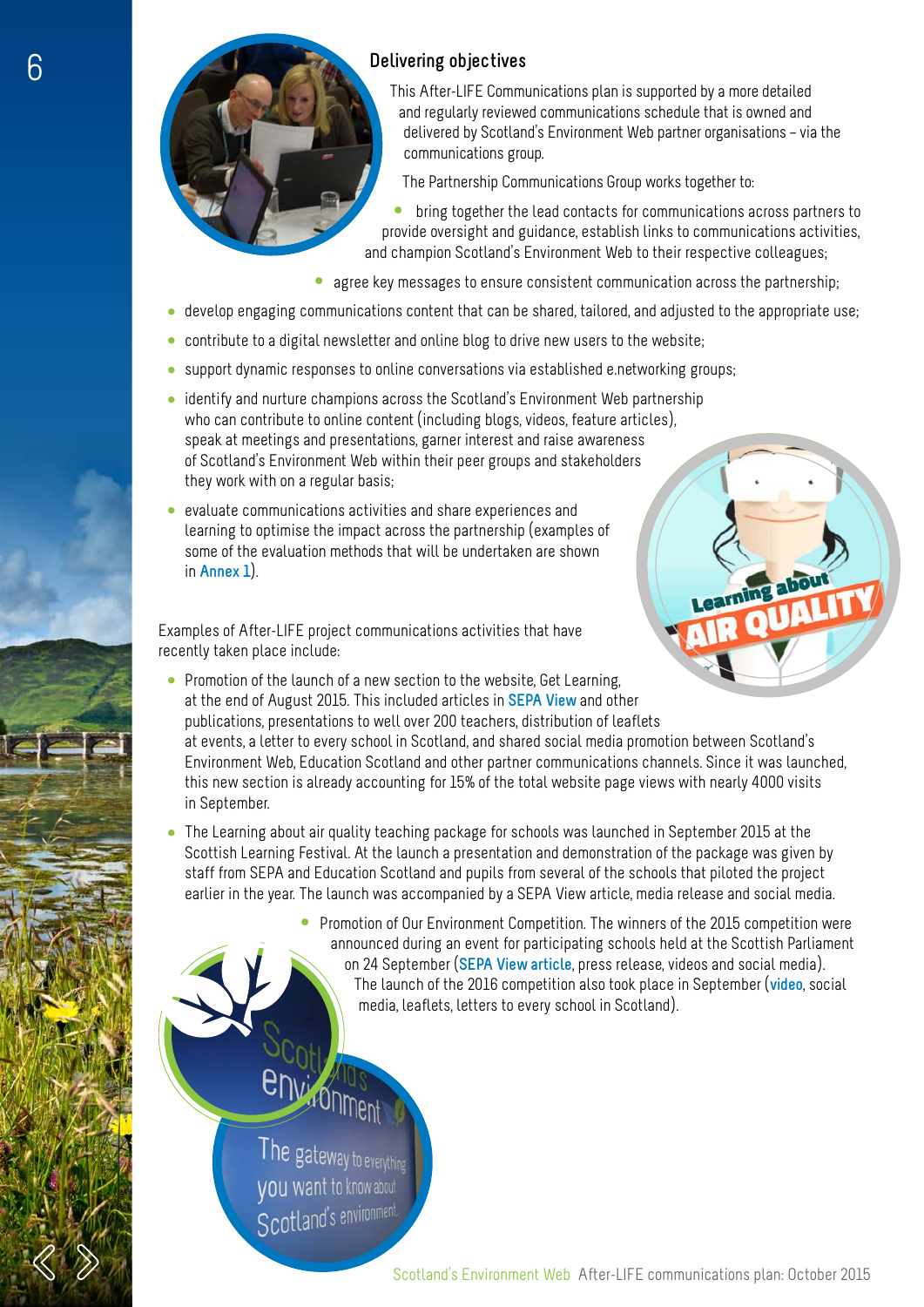### <span id="page-6-0"></span>7 **Annex 1 : After-LIFE Evaluation**

The After-LIFE communication plan will be regularly reviewed and the effectiveness of activities evaluated. The following are some of the evaluation methods that will be used:

- monitoring the number referrals to Scotland's Environment website from partner and other websites, and other external digital sources;
- the number of presentations and website demonstrations carried out and monitor against any notable increases in traffic to the website and related products;
- number of staff newsletters and briefings circulated by all partners and monitor against any notable increases in traffic to the website and related products;
- number of ideas, queries and web page comments submitted to seweb.administrator@sepa.org.uk and 'Contact us' related to promotional activities; annual website survey results on views about Scotland's Environment Web;
- number of Scotland's Environment Web mentions in partner led communications activities/press releases and monitor against any notable increases in traffic to the website and related products.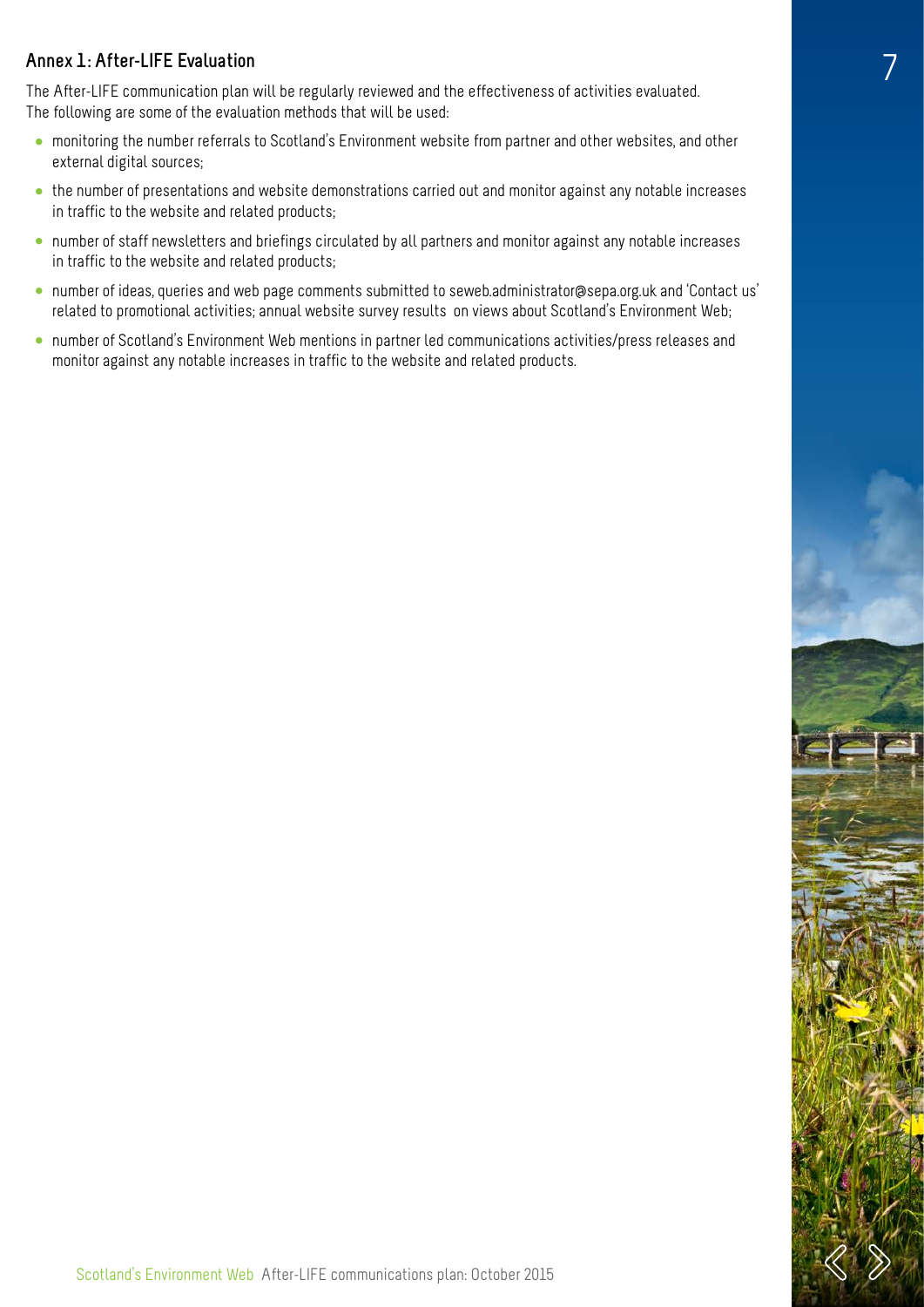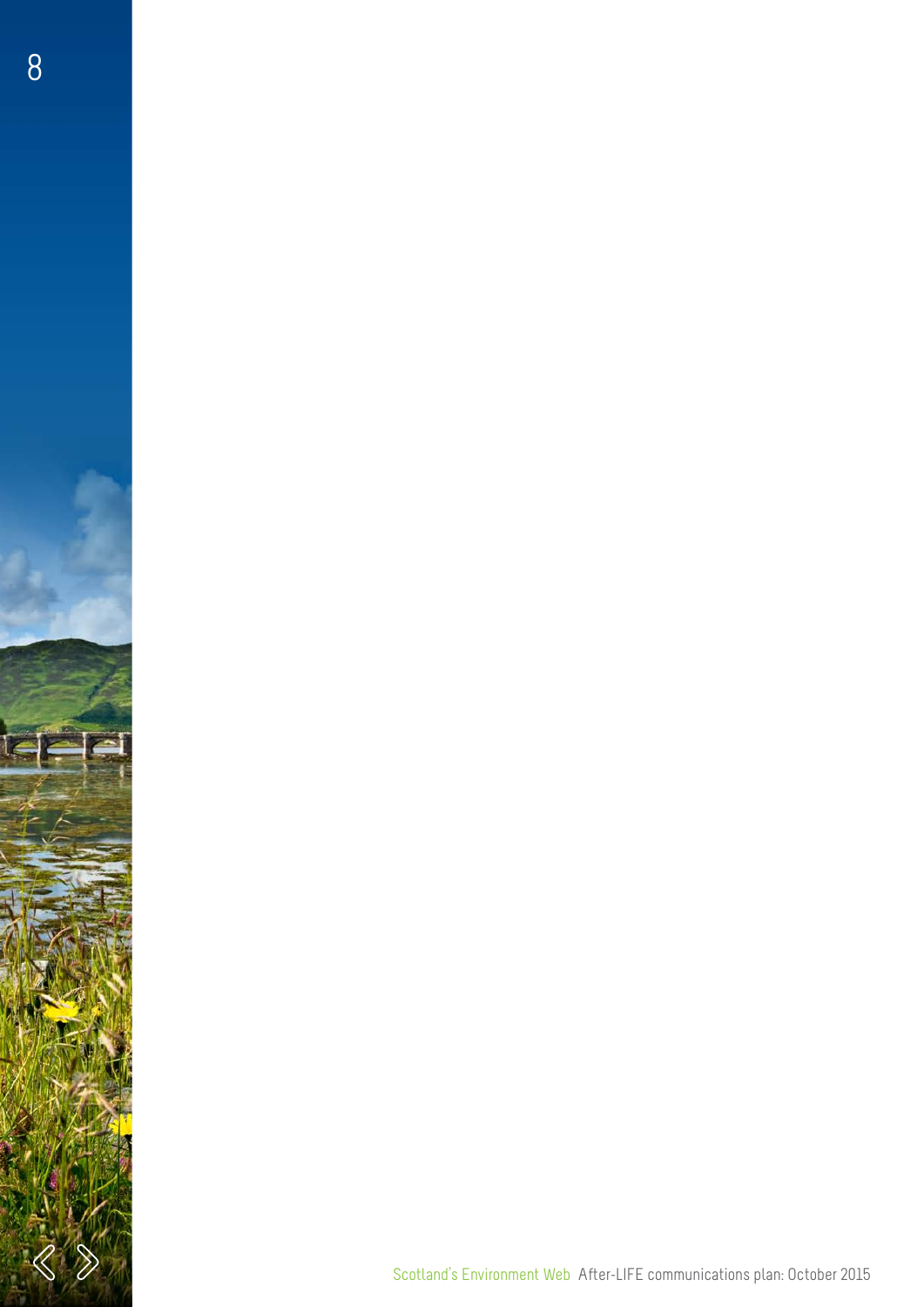

[Scotland's Environment Web](http://www.environment.scotland.gov.uk) After-LIFE communications plan: October 2015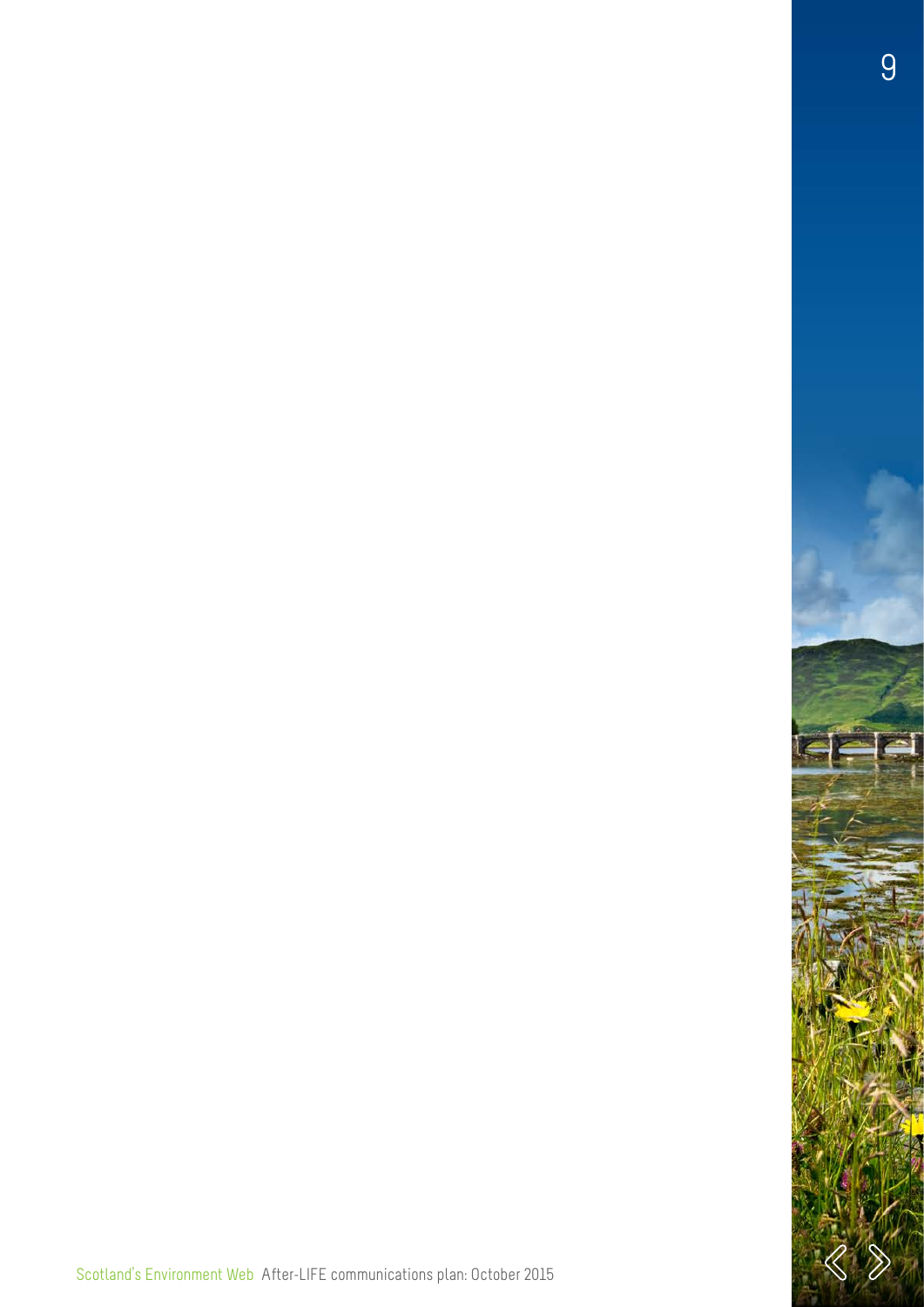